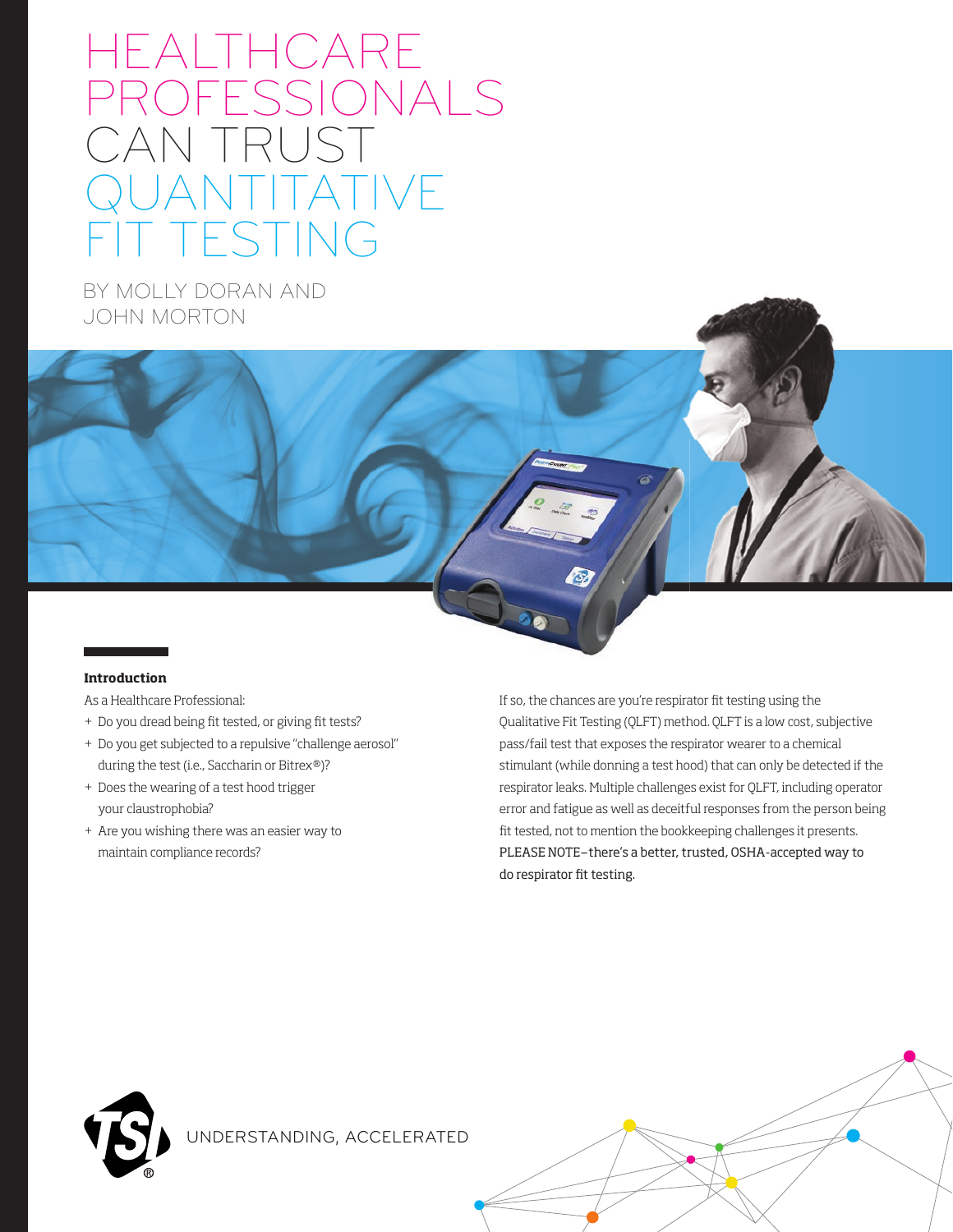## **QUANTITATIVE FIT TESTING**

## HEALTHCARE PROFESSIONALS CAN TRUST

#### **Ensure Maximum Protection: Quantitative Respirator Fit Testing (QNFT)**

There are two OSHA-accepted QNFT methods for N95 respirators: Generated Aerosol (complex and lack portability) or Ambient Aerosol (simple and portable). Both methods measure an aerosol challenge agent on the outside of the respirator  $(C_{out})$  as well as on the inside of the respirator  $(C_{in})$  as the wearer performs a series of exercises that approximate conditions of use, while the results are recorded. The ratio of the two measurements  $(C_{out}/C_{in})$  is called a fit factor. OSHA requires N95 respirators to have a fit factor of at least 100 to pass the fit test. This means that the air inside of a properly donned respirator must be at least 100 times safer than the air outside of the respirator.

#### **Ambient Aerosol QNFT: Best OSHA-Accepted Fit Test Method**

Simple and portable, the Ambient Aerosol method of QNFT is the most economical and industry preferred method along with being the best OSHA-accepted fit test method. TSI manufacturers the only ambient aerosol fit tester on the market-the PortaCount® Respirator Fit Tester. The challenge agent used is the ambient microscopic particles that are present at all times in the air we breathe. These particles can't penetrate the respirator filter, so any particles measured inside the respirator are attributed to a face seal leak.

The PortaCount Fit Tester was first introduced by TSI more than 20 years ago. Today, only the PortaCount Fit Tester can:

- + Enable real-time fit optimization
- + Facilitate training on proper donning procedures
- + Speed up testing time using real-time fit factor technology
- + Eliminate errors with automated step-by-step guidance
- + Ease record keeping and management of reports
- + Go above and beyond regulatory compliance
- + Test all types of respirators, including N95

## $C_{OUT} \div C_{IN} = FIT$  FACTOR

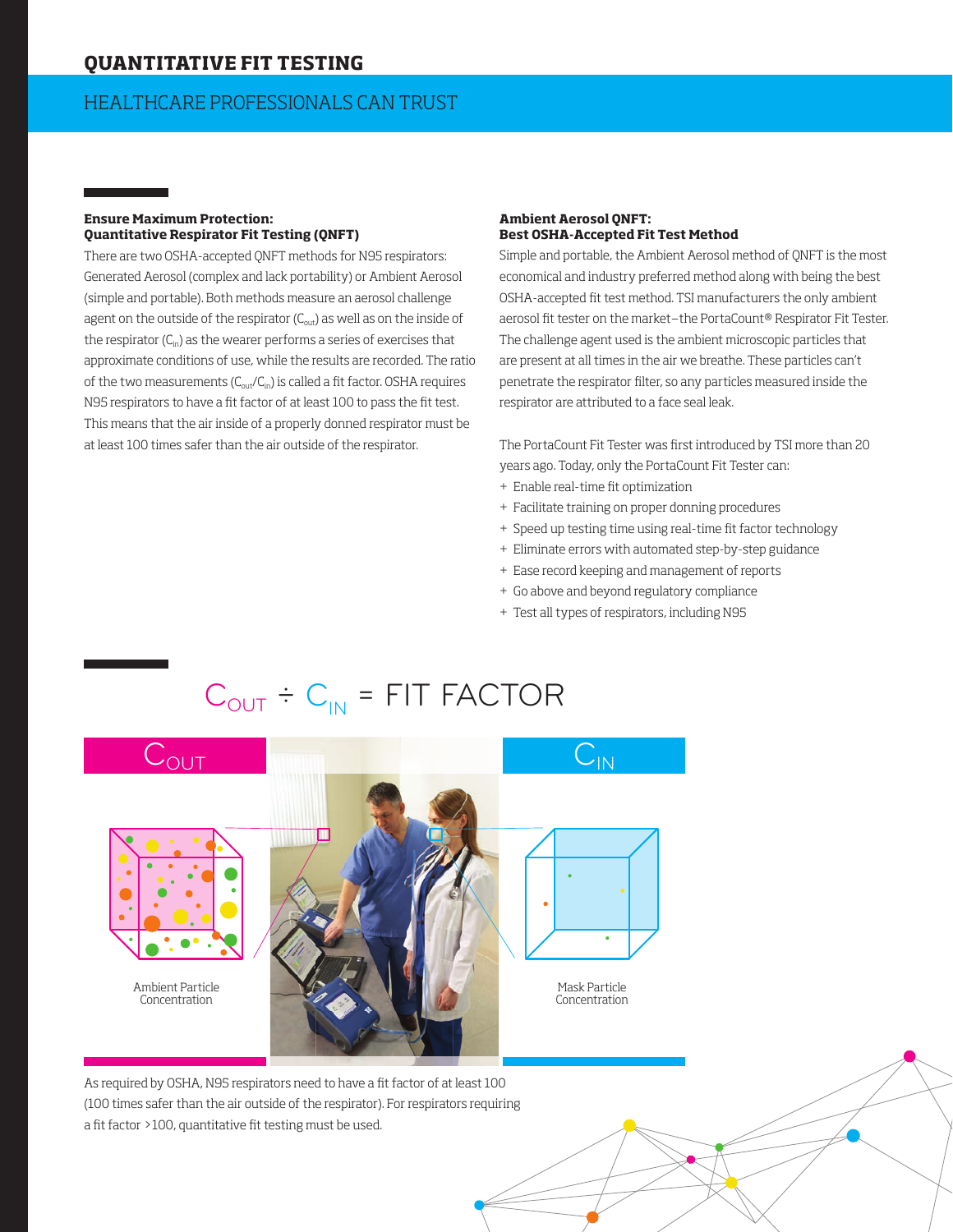## **QUANTITATIVE FIT TESTING**

## HEALTHCARE PROFESSIONALS CAN TRUST

**Comparison of Fit Testing Methods: QLFT vs QNFT with the PortaCount Fit Tester** 

It's easy to see the advantages QNFT can offer.